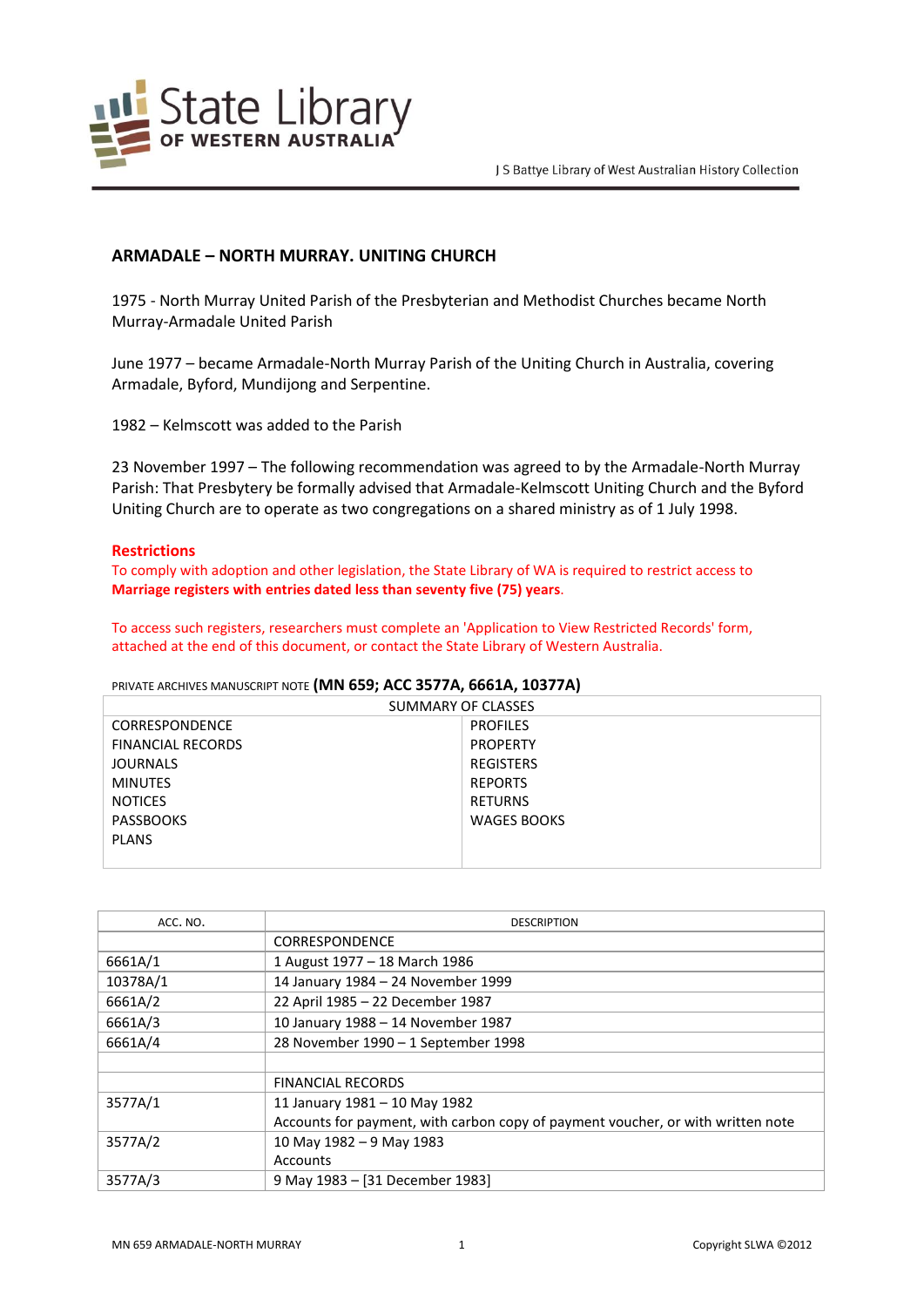

J S Battye Library of West Australian History Collection

| ACC. NO. | <b>DESCRIPTION</b>                                                                 |
|----------|------------------------------------------------------------------------------------|
|          | Accounts                                                                           |
| 3577A/4  | January 1984 - July 1984                                                           |
|          | Accounts                                                                           |
| 3577A/5  | July 1984 - 3 December 1984                                                        |
|          | Accounts                                                                           |
| 3577A/6  | 3 January 1973 - 27 June 1977                                                      |
|          | Cash book, includes financial statements                                           |
| 3577A/7  | 22 June 1977 - 26 April 1978                                                       |
|          | Cash book, includes financial statements                                           |
| 3577A/8  | 22 May 1978 - 31 December 1983                                                     |
|          | Cash book, receipts recorded at front of book, payments and bank reconciliation at |
|          | back                                                                               |
| 3577A/11 | 30 July 1976 - 11 March 1983                                                       |
|          | Passbook, Armadale United Youth Group                                              |
| 3577A/12 | 16 August 1982 - 24 February 1984                                                  |
|          | Passbook, Community Aid Fund                                                       |
| 3577A/13 | 19 October 1983 - 15 March 1985                                                    |
|          | Passbook, Parish of Armadale                                                       |
| 6661A/5  | $1993 - 1995$                                                                      |
|          |                                                                                    |
|          | <b>JOURNALS</b>                                                                    |
| 3577A/9  | 20 April 1984 - 30 December 1984                                                   |
|          | Loose dockets for different Congregations recording collections and (often)        |
|          | attendance                                                                         |
|          |                                                                                    |
|          | <b>MINUTES</b>                                                                     |
| 6661A/6  | 20 March 1983 - 4 April 1999                                                       |
|          | Congregational                                                                     |
| 6661A/7  | 22 September 1987 - 3 October 1995<br>Elders                                       |
| 6661A/8  | March 1977 - 12 March 1985                                                         |
| 6661A/9  | 26 February 1997 - 23 March 2000                                                   |
|          | Ladies Fellowship                                                                  |
| 6661A/10 | 11 May 1982 - 12 May 1986                                                          |
| 6661A/11 | 29 January 1985 - 28 November 1993                                                 |
| 10377A/2 | 8 April 1986 - 17 December 1991                                                    |
|          | Parish Council                                                                     |
| 10377A/3 | 18 February 1982 - 29 September 1998                                               |
|          | Parish Council                                                                     |
| 10377A/4 | 22 September 1987 - 13 May 2003                                                    |
| 6661A/12 | 15 February 1994 - 15 March 1998                                                   |
|          | Parish Council                                                                     |
| 6661A/13 | 11 December 1992 - 11 January 1995                                                 |
|          | Parish Council Standing Committee                                                  |
|          |                                                                                    |
|          | <b>NOTICES</b>                                                                     |
| 3577A/10 | 1 April 1982 - 24 April 1984                                                       |
|          | Copies of notice inserted in newspapers; also some accounts and some related       |
|          | correspondence                                                                     |
|          |                                                                                    |
|          | <b>PLANS</b>                                                                       |
| 6661A/14 | [1986]                                                                             |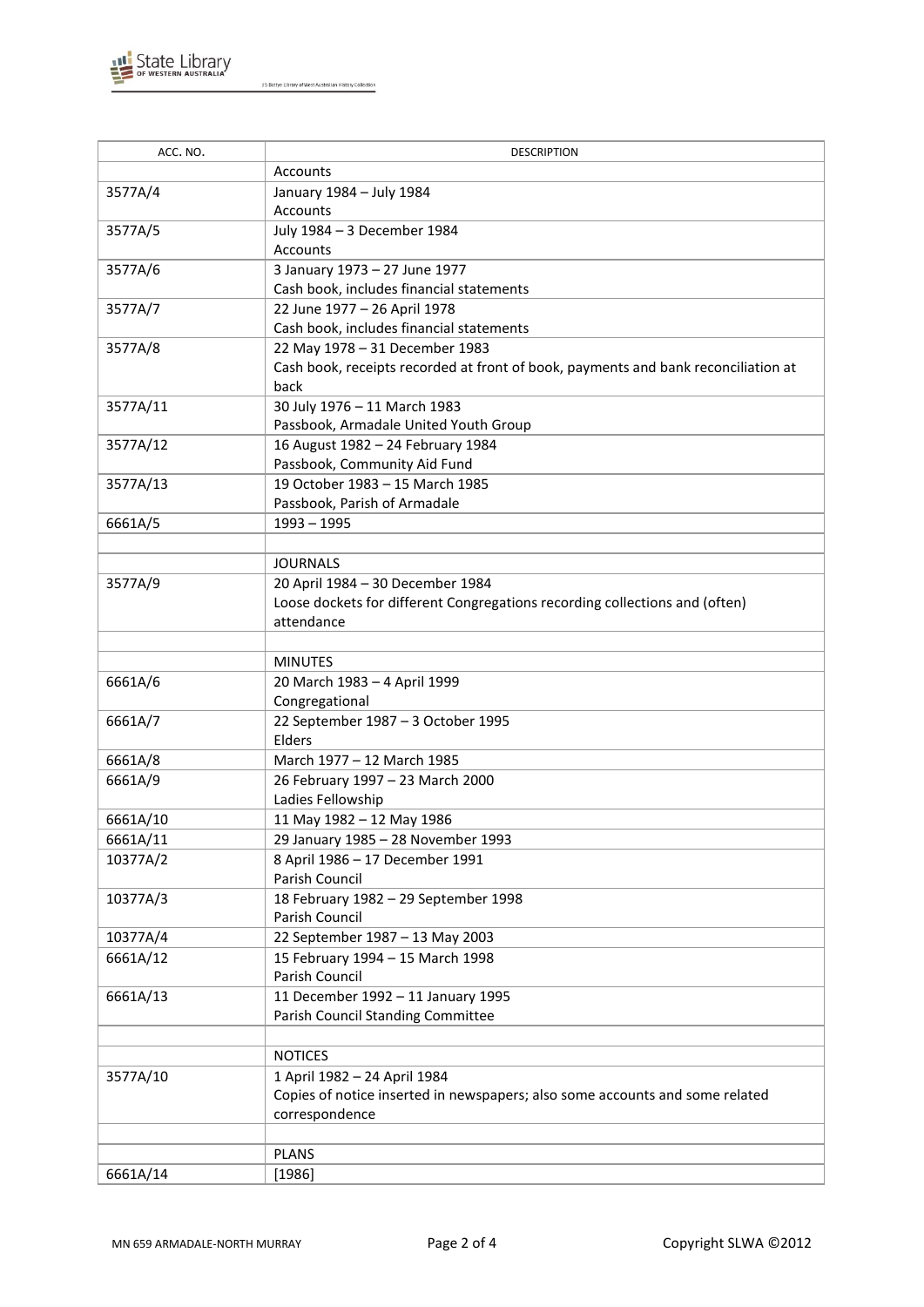

J S Battye Library of West Australian History Collection

| ACC. NO.                | <b>DESCRIPTION</b>                                                   |
|-------------------------|----------------------------------------------------------------------|
|                         | Parish Centre                                                        |
|                         |                                                                      |
|                         | <b>PROFILES</b>                                                      |
| 6661A/15                | $1992 - 1993$                                                        |
|                         | Parish profile                                                       |
|                         |                                                                      |
|                         | <b>PROPERTY</b>                                                      |
| 6661A/16                | $1991 - 1992$                                                        |
|                         | Property options                                                     |
|                         |                                                                      |
|                         | <b>REGISTERS</b>                                                     |
| 6259A/1                 | 22 October 1963 - 21 January 1995                                    |
| <b>Church Registers</b> | Marriages. Includes Mundijong, North Dandalup, Maddington, Kelmscott |
| <b>RESTRICTED</b>       |                                                                      |
|                         |                                                                      |
|                         | <b>REPORTS</b>                                                       |
| 6661A/17                | 1983 - 1998; 2003                                                    |
| 10377A/5                | 13 November 1983 - 16 April 2004                                     |
|                         |                                                                      |
|                         | <b>RETURNS</b>                                                       |
| 3577A/14                | 30 June 1981                                                         |
|                         | Taxation. Employer's Summary Sheet                                   |
|                         |                                                                      |
|                         | <b>WAGES BOOKS</b>                                                   |
| 3577A/15                | 11 October 1978 - 4 May 1980                                         |
|                         | Docket books with carbon copies of payment advice                    |
| 3577A/16                | 2 May 1980 - 7 April 1981                                            |
|                         | Docket books with carbon copies of payment advice                    |
|                         |                                                                      |

Holdings =  $60 \text{ cm}$ 

#### *Copyright Restrictions*

*The Commonwealth Copyright Act 1968 regulates copying of unpublished material. It is the user's legal obligation to determine and satisfy copyright.*